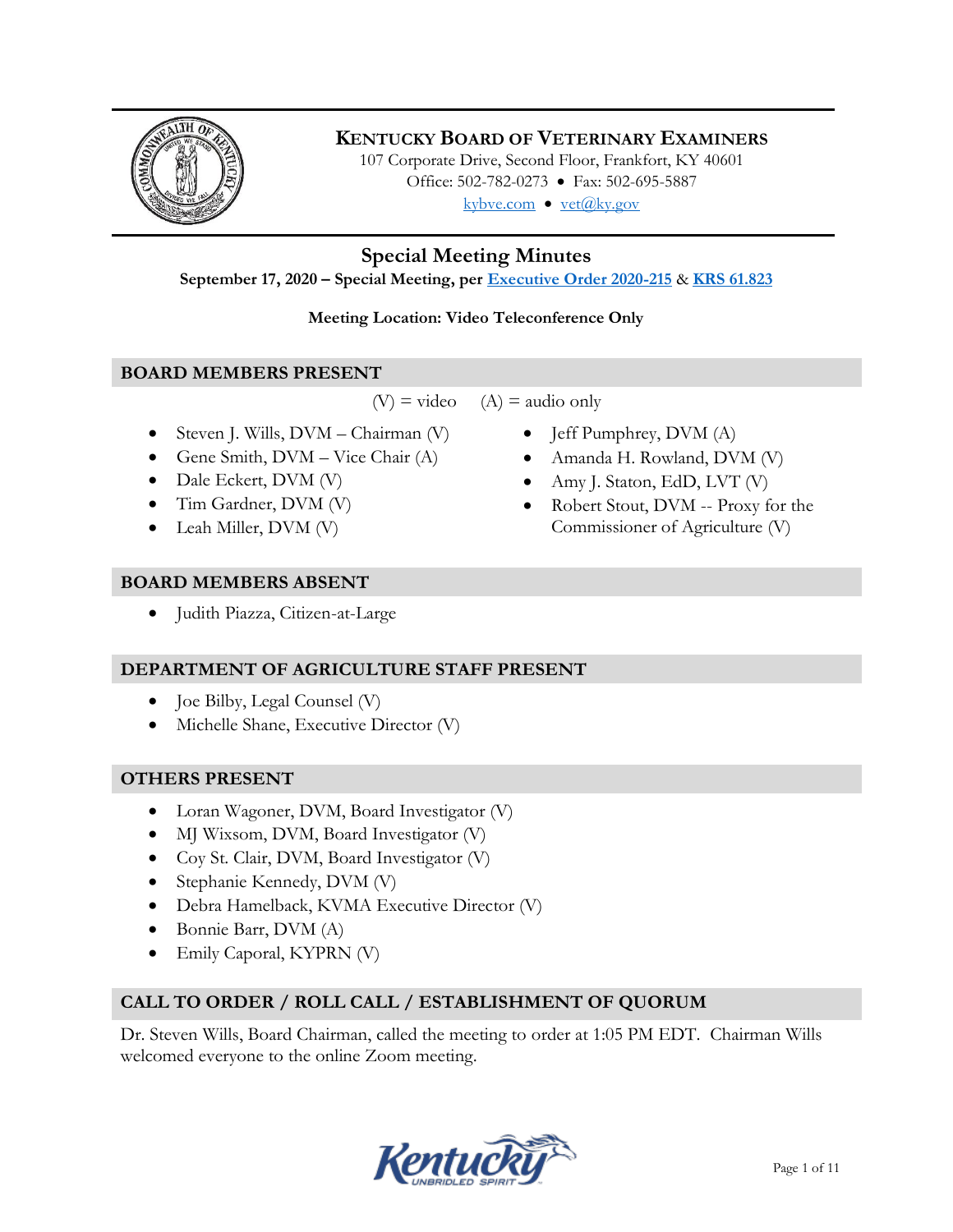Ms. Michelle Shane, Board Executive Director, read the roll call. A quorum of the Board was noted as achieved.

# **CONFIRMATION OF PUBLIC NOTICE**

Ms. Shane confirmed the public notice for this meeting was sent on Tuesday, September 15, 2020, to the Kentucky Department of Agriculture (KDA) media contact list.

#### **READING OF MISSION STATEMENT**

Ms. Shane read aloud the Board's mission statement.

#### **CONSENT AGENDA**

- Board Meeting Minutes from July 23, 2020
- Budget Expenditures since last meeting
- Applications Committee Report on New Applications
- Applications Committee Report on New CE Requests
- Approval of Board Per Diem

**A MOTION** was made by Dr. Amanda Rowland to approve the Consent Agenda. The motion, seconded by Ms. Amy Staton, passed unanimously by voice vote.

#### **Budget**

The budget expenditures and revenue approved are summarized for F.Y. 2021, July 1, 2020, through September 8, 2020, as follows:

- Receipts  $= $141,990$
- Expenditures =  $$35,415$
- Current Balance =  $$1,106,368$

Applications Committee Reports.

- Report on New Applications
- Report on New CE Requests

The Applications Committee Reports are as follows in Table 1: Approved Applicants for Licensure and Certification, and Table 2: Approved CE Requests. The Board approved 19 veterinarian and seven (7) veterinary technician applications. The Board approved CE requests for 235.5 hours of CE for veterinarians and 148 hours of CE for veterinary technicians.

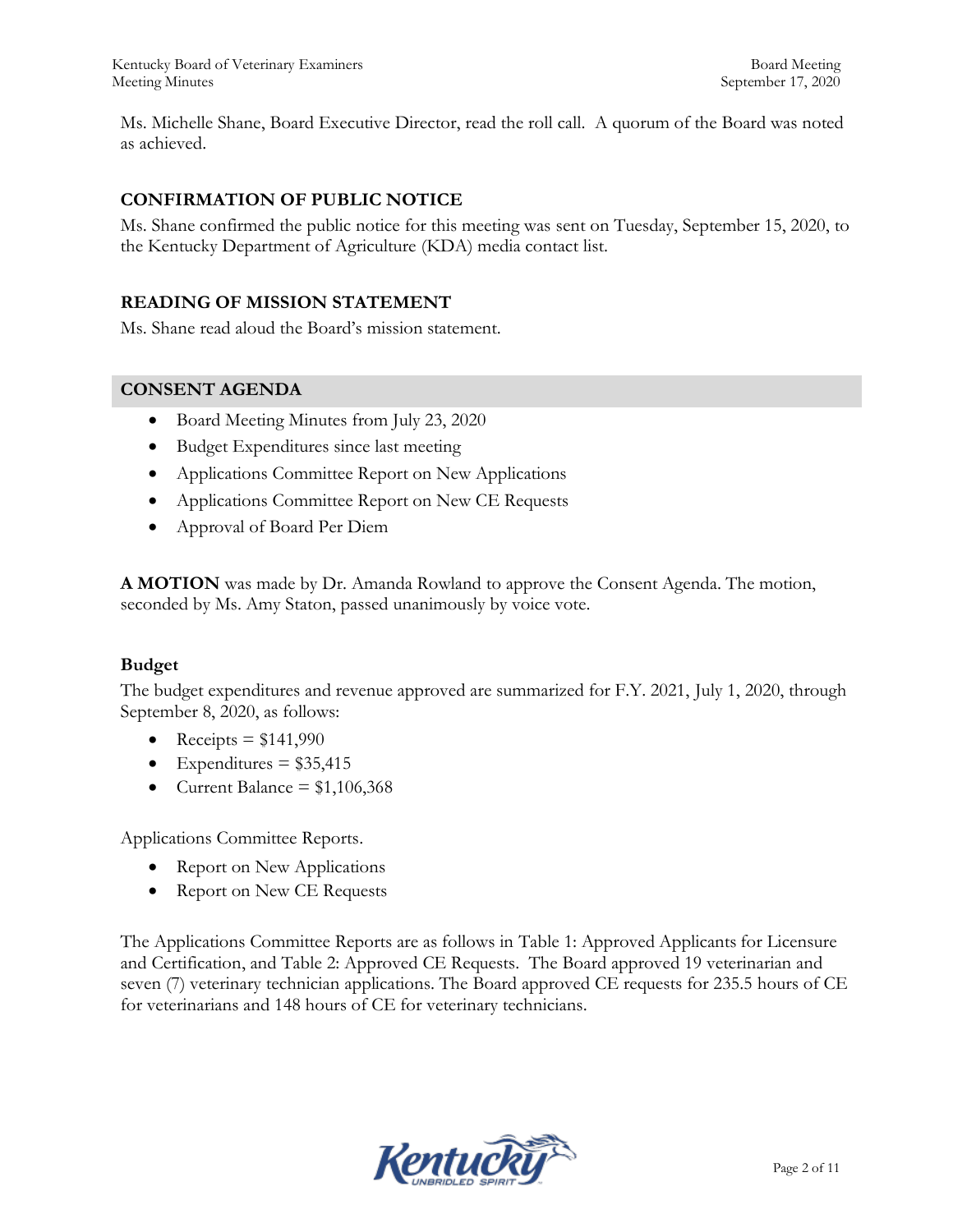| Table 1: Approved Applicants for Licensure and Certification |                   |                  |                       |             |  |
|--------------------------------------------------------------|-------------------|------------------|-----------------------|-------------|--|
| Line<br>No.                                                  | <b>First Name</b> | <b>Last Name</b> | <b>License Type</b>   | App. Type   |  |
| 1                                                            | Ericka J.         | Beck             | Veterinarian          | Endorsement |  |
| $\overline{2}$                                               | Sheri S.W.        | Birmingham       | Veterinarian          | Endorsement |  |
| $\overline{3}$                                               | Mara E.           | Bynum            | Veterinarian          | Endorsement |  |
| $\overline{4}$                                               | Laura E.          | Faulkner         | Veterinarian          | Endorsement |  |
| 5                                                            | Trey H.           | Gellert          | Veterinarian          | Endorsement |  |
| 6                                                            | Nicole L.         | Hird             | Veterinarian          | Endorsement |  |
| 7                                                            | Kendra A.         | Jiannuzzi        | Veterinarian          | Endorsement |  |
| 8                                                            | Kristine M.       | Kaufeld          | Veterinarian          | Endorsement |  |
| 9                                                            | Otto I.           | Lanz             | Veterinarian          | Endorsement |  |
| 10                                                           | Lynn M.           | Leedhanachoke    | Veterinarian          | <b>New</b>  |  |
| 11                                                           | David J.          | Moore            | Veterinarian          | Endorsement |  |
| 12                                                           | Jennifer E.       | Muth             | Veterinarian          | Endorsement |  |
| 13                                                           | Amy L.            | Narotsky         | Veterinarian          | Endorsement |  |
| 14                                                           | Amanda M. N.      | Perkins          | Veterinarian          | Endorsement |  |
| 15                                                           | Matthew S.        | Pochebit         | Veterinarian          | <b>New</b>  |  |
| 16                                                           | Jaret M.          | Pullen           | Veterinarian          | Endorsement |  |
| 17                                                           | Tracy L.          | Tinsley          | Veterinarian          | Endorsement |  |
| 18                                                           | Kaylin B.         | Van Horn         | Veterinarian          | Endorsement |  |
| 19                                                           | Xiaotong          | Wu               | Veterinarian          | <b>New</b>  |  |
| 20                                                           | Whitney D.        | Atkinson         | Veterinary Technician | <b>New</b>  |  |
| 21                                                           | Jacy L.           | Isaacs           | Veterinary Technician | <b>New</b>  |  |
| 22                                                           | Katelyn M.        | Neblett          | Veterinary Technician | <b>New</b>  |  |
| 23                                                           | Trista E.         | Raymer           | Veterinary Technician | Endorsement |  |
| 24                                                           | Tara R.           | Renfro           | Veterinary Technician | New         |  |
| 25                                                           | Dawn M.           | Smith            | Veterinary Technician | <b>New</b>  |  |
| 26                                                           | Mallory N.        | Smithson         | Veterinary Technician | New         |  |

| <b>Table 2: Approved CE Requests</b> |                       |                              |                            |                       |
|--------------------------------------|-----------------------|------------------------------|----------------------------|-----------------------|
|                                      |                       | <b>CE Hours</b><br>Requested |                            |                       |
| <b>Course Title</b>                  | Sponsor /<br>Provider | <b>Vet</b>                   | <b>Vet</b><br><b>Techs</b> | Date of<br>Program(s) |
| Cushings                             | BluePearl             |                              |                            | 7/15/2020             |

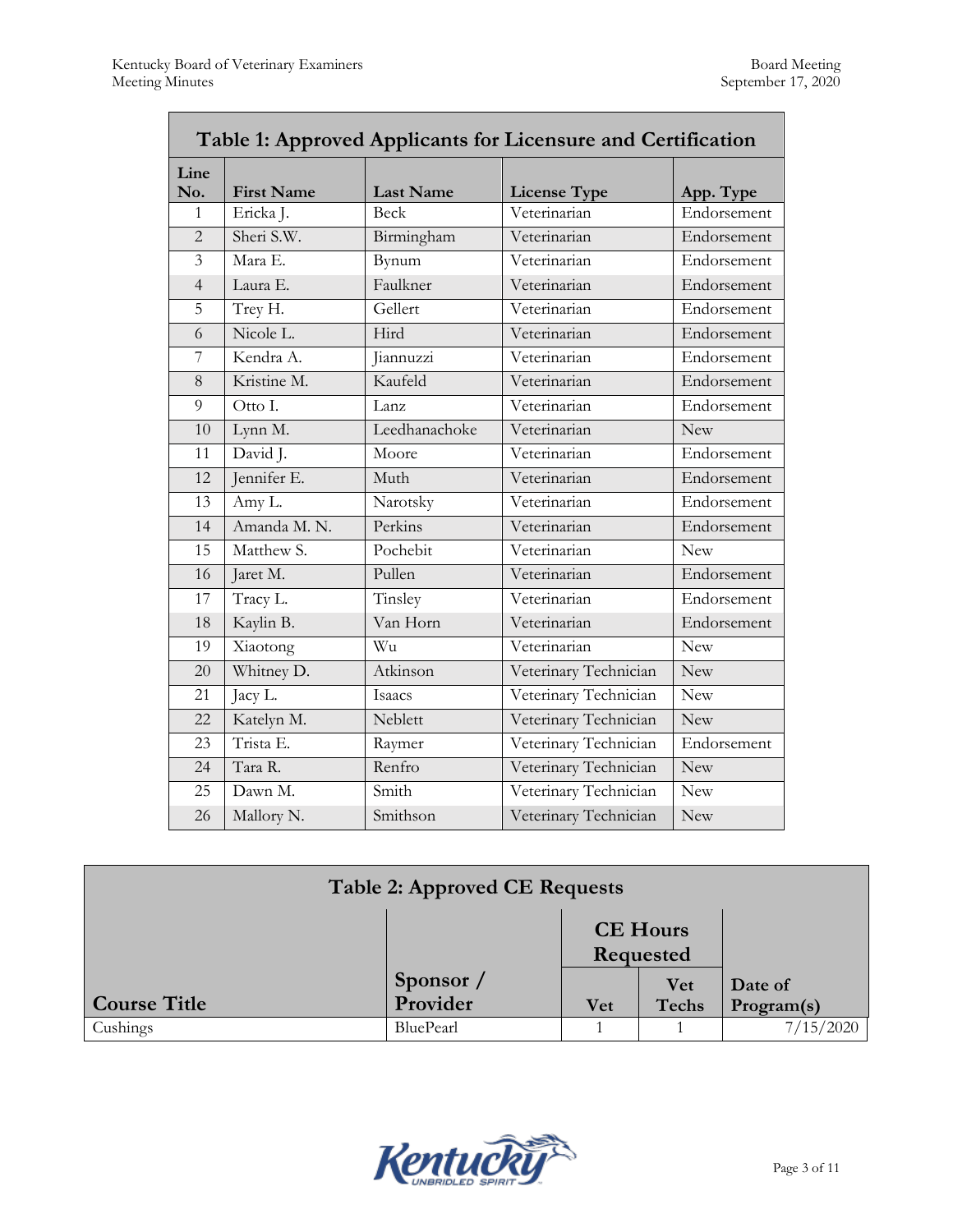|                                                                                                                                                                                                            |                                        |                             | <b>CE Hours</b><br>Requested |                                                                     |
|------------------------------------------------------------------------------------------------------------------------------------------------------------------------------------------------------------|----------------------------------------|-----------------------------|------------------------------|---------------------------------------------------------------------|
| <b>Course Title</b>                                                                                                                                                                                        | Sponsor /<br>Provider                  | <b>Vet</b>                  | <b>Vet</b><br><b>Techs</b>   | Date of<br>Program(s)                                               |
| Building Your Preparedness Toolkit:<br>Part 1: Initial Stabilization of Common<br>ER Cases and Part 2: Going Viral: Acute<br>Management, Outpatient Treatment, and<br>Ways to Improve Parvo Virus Patients | <b>CareCenter</b>                      | $\mathcal{D}_{\mathcal{L}}$ | $\overline{2}$               | 5/19/2020;<br>and online                                            |
| Joined at the Hip: Our Team's Approach<br>to the Diagnosis and Treatment of Hip-<br><b>Related Issues</b>                                                                                                  | CareCenter                             | $\overline{2}$              | $\overline{2}$               | 6/19/2020;<br>and online                                            |
| 2020 Summer Food Animal Conference                                                                                                                                                                         | Elanco Animal Health                   | 8                           | 8                            | 8/20/2020                                                           |
| Animal Normalization Therapy<br>Osteopathic Approach for Small Animals                                                                                                                                     | Full Spectrum Canine<br>Therapy        | 30                          |                              | $1/23 - 26/2020$                                                    |
| Real World Benefits of Extended<br><b>Duration Products</b>                                                                                                                                                | Merck                                  | $\mathbf{1}$                | $\mathbf{1}$                 | 8/18/2020<br>+ future dates                                         |
| Aquatic Animal Welfare Module: The<br>Aquarium Vet: E-Quarist Course                                                                                                                                       | Newport Aquarium                       | $\overline{a}$              | $\mathbf{1}$                 | 9/2/2020                                                            |
| E-Lasmo Conference 2020 - The<br>Aquarium Vet                                                                                                                                                              | Newport Aquarium                       |                             | $\overline{4}$               | $4/-/2020$                                                          |
| Common Diseases of Companion<br>Animals 201                                                                                                                                                                | OnlineCE.com<br>(Dr. Richard Saporito) | 6                           | 6                            | Online - offered<br>continuously<br>(Approved through<br>11/30/2022 |
| Common Diseases of Companion<br>Animals 201 - 202 (combined course)                                                                                                                                        | OnlineCE.com<br>(Dr. Richard Saporito) | 12                          | 12                           | Online - offered<br>continuously<br>(Approved through<br>11/30/2022 |
| Common Diseases of Companion<br>Animals 202                                                                                                                                                                | OnlineCE.com<br>(Dr. Richard Saporito) | 6                           | 6                            | Online - offered<br>continuously<br>(Approved through<br>11/30/2022 |
| Diagnosis and Treatment in Equine<br>Medicine 201                                                                                                                                                          | OnlineCE.com<br>(Dr. Richard Saporito) | 6                           | 6                            | Online - offered<br>continuously<br>(Approved through<br>11/30/2022 |
| Diagnosis and Treatment in Equine<br>Medicine 202                                                                                                                                                          | OnlineCE.com<br>(Dr. Richard Saporito) | 6                           | 6                            | Online - offered<br>continuously<br>(Approved through<br>11/30/2022 |
| Diagnosis and Treatment in Equine<br>Medicine 203                                                                                                                                                          | OnlineCE.com<br>(Dr. Richard Saporito) | 6                           | 6                            | Online - offered<br>continuously<br>(Approved through<br>11/30/2022 |

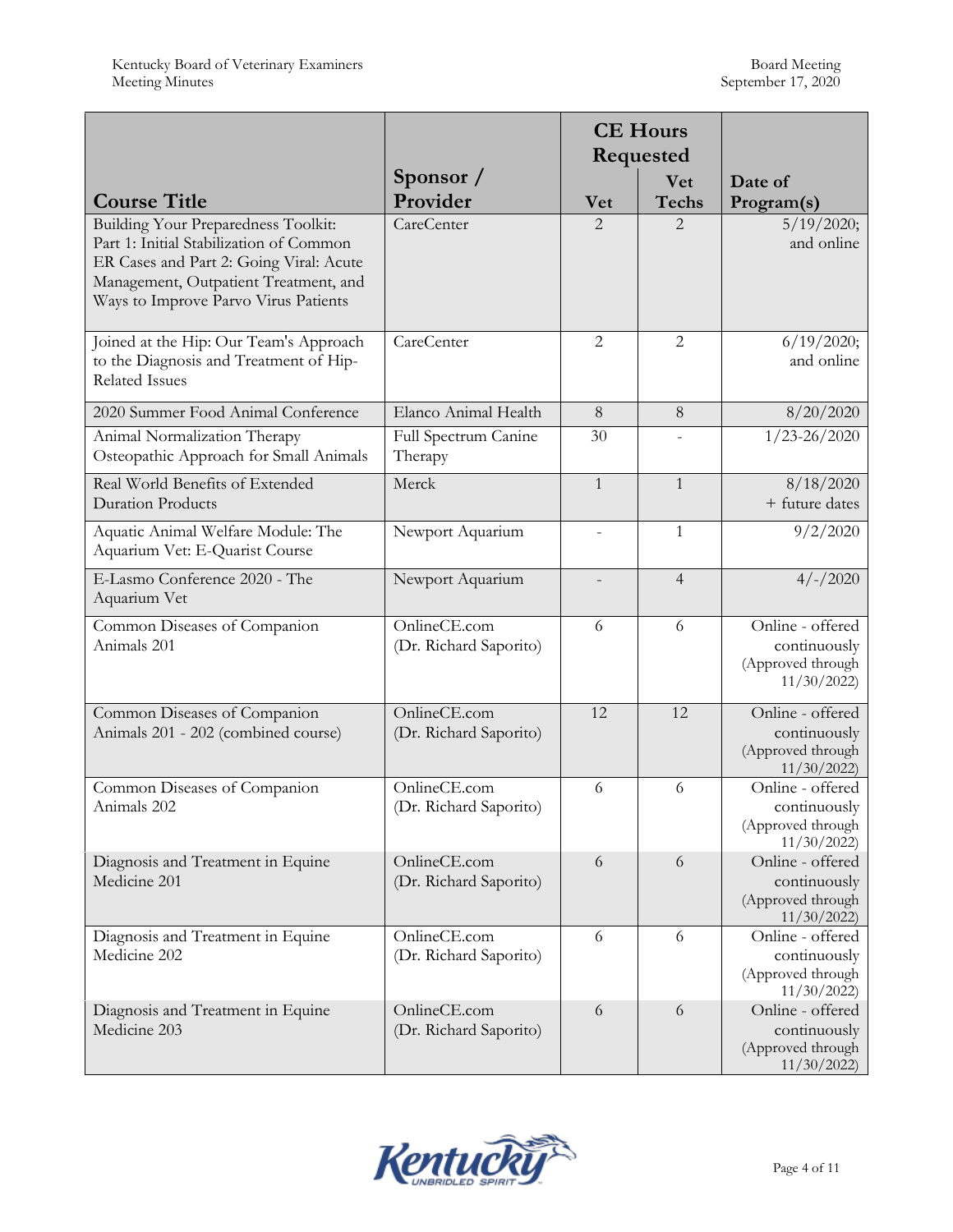|                                   |                        | <b>CE Hours</b><br><b>Requested</b> |              |                                   |
|-----------------------------------|------------------------|-------------------------------------|--------------|-----------------------------------|
|                                   | Sponsor /              |                                     | Vet          | Date of                           |
| <b>Course Title</b>               | Provider               | <b>Vet</b>                          | <b>Techs</b> | Program(s)                        |
| Diagnosis and Treatment in Equine | OnlineCE.com           | 6                                   | 6            | Online - offered                  |
| Medicine 204                      | (Dr. Richard Saporito) |                                     |              | continuously<br>(Approved through |
|                                   |                        |                                     |              | 11/30/2022                        |
| Diagnosis and Treatment in Equine | OnlineCE.com           | 6                                   | 6            | Online - offered                  |
| Medicine 205                      | (Dr. Richard Saporito) |                                     |              | continuously                      |
|                                   |                        |                                     |              | (Approved through                 |
|                                   |                        |                                     |              | 11/30/2022                        |
| Diagnosis and Treatment in Equine | OnlineCE.com           | 6                                   | 6            | Online - offered                  |
| Medicine 206                      | (Dr. Richard Saporito) |                                     |              | continuously                      |
|                                   |                        |                                     |              | (Approved through<br>11/30/2022   |
| Diagnosis and Treatment in Equine | OnlineCE.com           | 6                                   | 6            | Online - offered                  |
| Medicine 207                      | (Dr. Richard Saporito) |                                     |              | continuously                      |
|                                   |                        |                                     |              | (Approved through                 |
|                                   |                        |                                     |              | 11/30/2022                        |
| Diagnosis and Treatment in Equine | OnlineCE.com           | 6                                   | 6            | Online - offered                  |
| Medicine 208                      | (Dr. Richard Saporito) |                                     |              | continuously                      |
|                                   |                        |                                     |              | (Approved through<br>11/30/2022   |
| Natural Veterinary Medicine 201   | OnlineCE.com           | 6                                   | 6            | Online - offered                  |
|                                   | (Dr. Richard Saporito) |                                     |              | continuously                      |
|                                   |                        |                                     |              | (Approved through                 |
|                                   |                        |                                     |              | 11/30/2022                        |
| Natural Veterinary Medicine 202   | OnlineCE.com           | 6                                   | 6            | Online - offered                  |
|                                   | (Dr. Richard Saporito) |                                     |              | continuously                      |
|                                   |                        |                                     |              | (Approved through<br>11/30/2022   |
| Natural Veterinary Medicine 203   | OnlineCE.com           | 6                                   | 6            | Online - offered                  |
|                                   | (Dr. Richard Saporito) |                                     |              | continuously                      |
|                                   |                        |                                     |              | (Approved through                 |
|                                   |                        |                                     |              | 11/30/2022                        |
| Natural Veterinary Medicine 204   | OnlineCE.com           | 6                                   | 6            | Online - offered                  |
|                                   | (Dr. Richard Saporito) |                                     |              | continuously<br>(Approved through |
|                                   |                        |                                     |              | 11/30/2022                        |
| Veterinary Acupuncture 201        | OnlineCE.com           | 6                                   | 6            | Online - offered                  |
|                                   | (Dr. Richard Saporito) |                                     |              | continuously                      |
|                                   |                        |                                     |              | (Approved through                 |
|                                   |                        |                                     |              | 11/30/2022                        |
| Veterinary Acupuncture 202        | OnlineCE.com           | 6                                   | 6            | Online - offered                  |
|                                   | (Dr. Richard Saporito) |                                     |              | continuously<br>(Approved through |
|                                   |                        |                                     |              | 11/30/2022                        |
| Veterinary Acupuncture 203        | OnlineCE.com           | 6                                   | 6            | Online - offered                  |
|                                   | (Dr. Richard Saporito) |                                     |              | continuously                      |
|                                   |                        |                                     |              | (Approved through                 |
|                                   |                        |                                     |              | 11/30/2022                        |

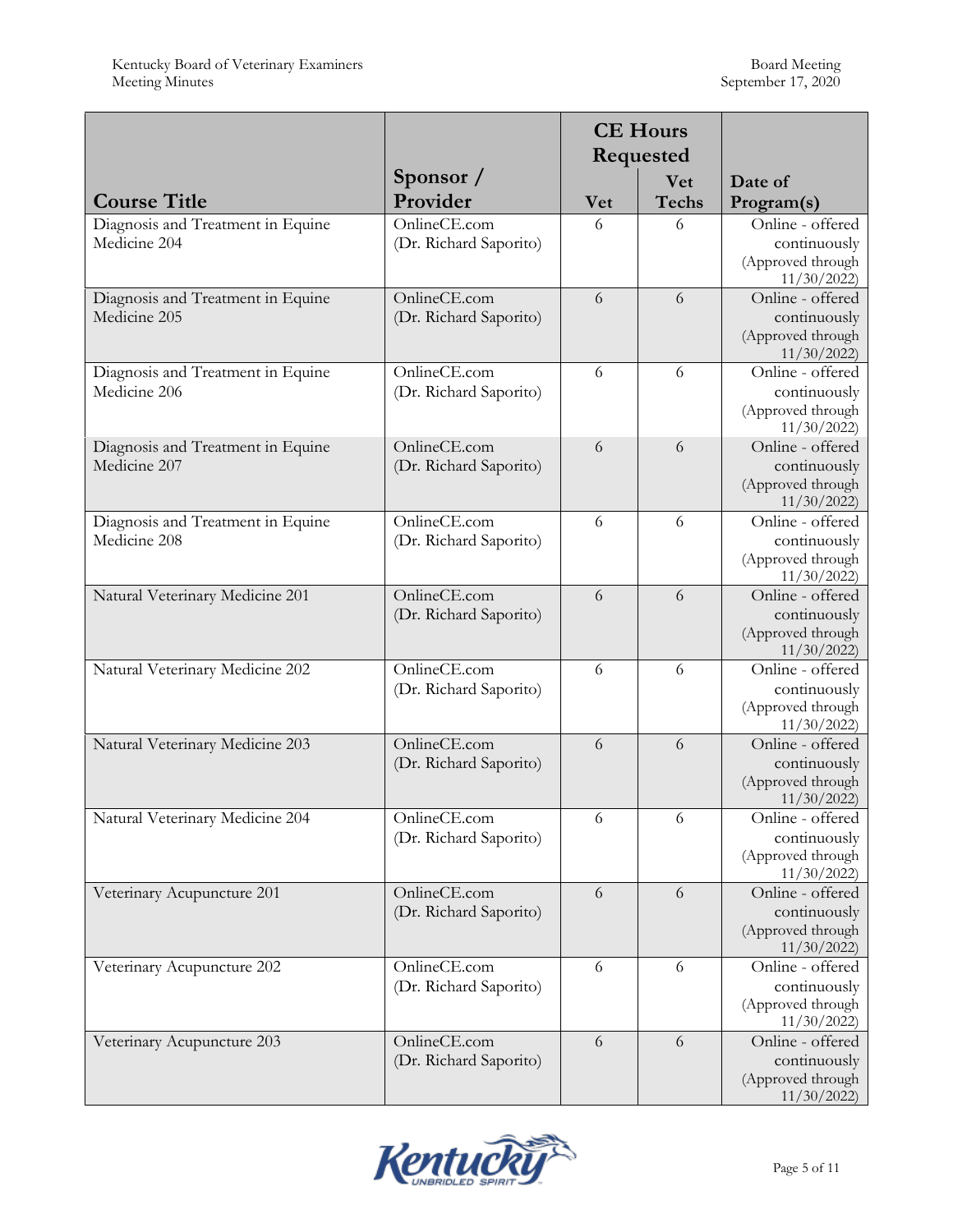|                                                                                                                                                            |                                                   | <b>CE Hours</b><br>Requested |                            |                                                                     |
|------------------------------------------------------------------------------------------------------------------------------------------------------------|---------------------------------------------------|------------------------------|----------------------------|---------------------------------------------------------------------|
| <b>Course Title</b>                                                                                                                                        | Sponsor /<br>Provider                             | <b>Vet</b>                   | <b>Vet</b><br><b>Techs</b> | Date of<br>Program(s)                                               |
| Veterinary Acupuncture 204                                                                                                                                 | OnlineCE.com<br>(Dr. Richard Saporito)            | 12                           | 12                         | Online - offered<br>continuously<br>(Approved through<br>11/30/2022 |
| Cardiology in General Practice                                                                                                                             | Southwestern Indiana<br><b>VMA</b>                | $\overline{2}$               | $\overline{a}$             | 11/21/2019                                                          |
| Dermatology Potpourri                                                                                                                                      | Southwestern Indiana<br><b>VMA</b>                | $\overline{2}$               | $\overline{a}$             | 7/16/2020                                                           |
| Fever of Unknown Origin: A Practical<br>Approach to a Problem with Endless<br>Possibilities                                                                | Southwestern Indiana<br><b>VMA</b>                | 1.5                          | $\overline{a}$             | 1/16/2020                                                           |
| I got to Go - A Practical Guide to<br>Working up the dog with Urinary<br>Accidents; and Down the Hatch - A<br>Clinician's Guide to the Canine<br>Esophagus | Southwestern Indiana<br><b>VMA</b>                | $\overline{2}$               |                            | 1/17/2019                                                           |
| Southwestern Indiana VMA Annual<br>Meeting                                                                                                                 | Southwestern Indiana<br><b>VMA</b>                | $\overline{7}$               |                            | 2/17/2019                                                           |
| The Two Year Review (Equine Pathology)                                                                                                                     | UK Gluck Equine<br>Research Center                | $\mathbf{1}$                 | $\mathbf{1}$               | 8/27/2020                                                           |
| University of Kentucky Department of<br>Veterinary Science Seminar Series: "Bruno<br>Menarim" Seminar                                                      | UK Gluck Equine<br>Research Center                | $\mathbf{1}$                 | $\mathbf{1}$               | 9/3/2020                                                            |
| University of Kentucky Department of<br>Veterinary Science Seminar Series: "Dr.<br>Ted Kalbfleisch" Seminar                                                | UK Gluck Equine<br>Research Center                | $\mathbf{1}$                 | $\mathbf{1}$               | 9/24/2020                                                           |
| USAHA Annual Conference, 2018                                                                                                                              | United States Animal<br>Health Association        | 23                           |                            | $10/18 - 24/2018$                                                   |
| USAHA Annual Conference, 2019                                                                                                                              | United States Animal<br><b>Health Association</b> | 25                           |                            | $10/24 - 30/2019$                                                   |

### **BUSINESS AGENDA**

### **SARS-CoV-2 / COVID-19 Update and Discussion**

The Board reviewed and discussed an inquiry from a licensee about potential changes to current Board Orders.

The Board discussed current protocols and made a determination that no changes were required to current Board Orders. Ms. Shane was directed to issue an update confirming current orders are to remain in place.

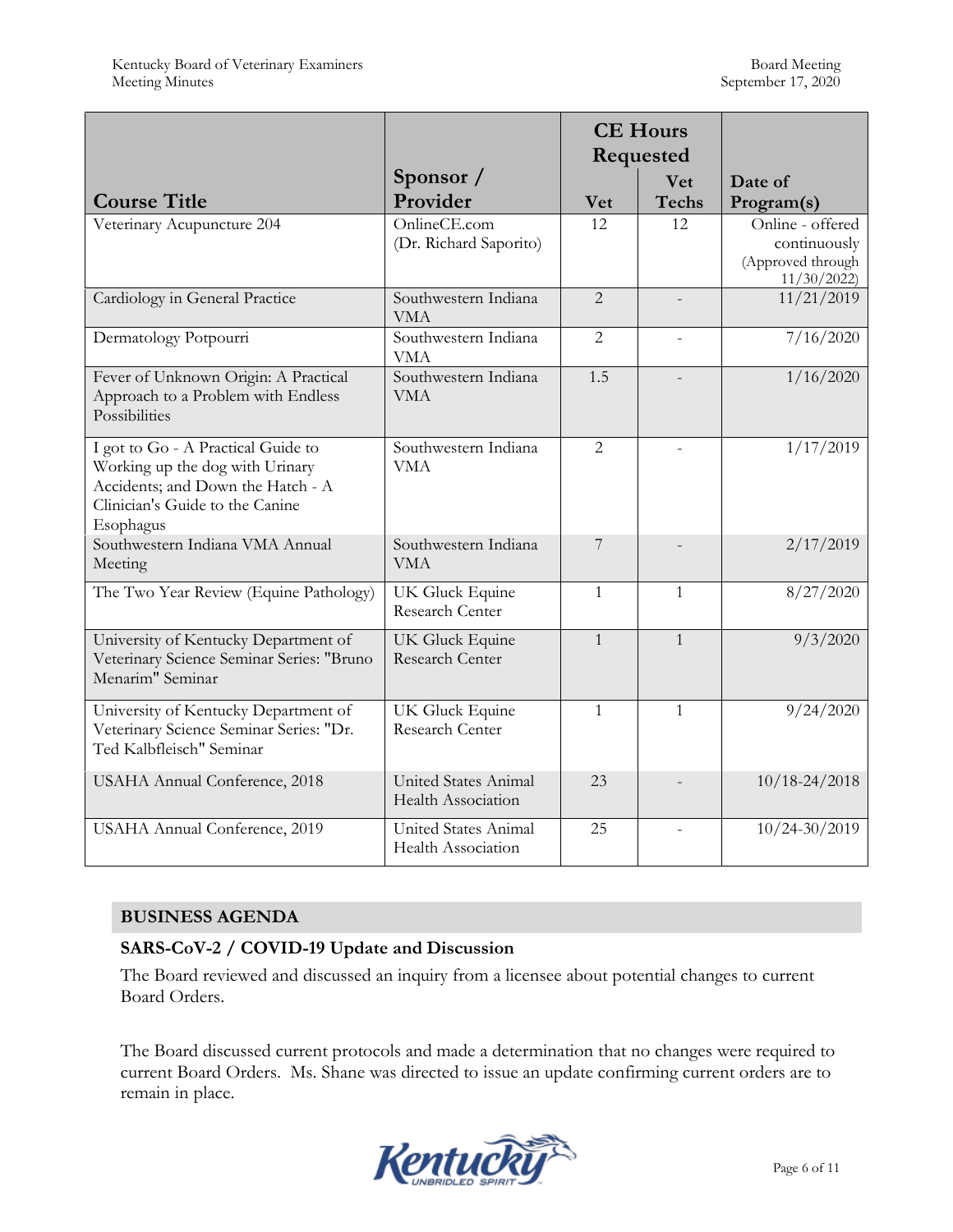### **OLD BUSINESS**

### **AAVSB Annual Meeting – Virtual Offerings**

The Board discussed attendance at the virtual annual meeting hosted by the American Association for Veterinary State Boards. As approved by the Board Chairman, the full Board was registered at a total cost of \$250, including inspectors and staff for a total of 15 registrants.

 **Industrial Hemp Statement.** The Board reviewed the industrial hemp **s**tatement on the KBVE website. After some discussion, the Board determined that any edits would be deferred to provide an opportunity for Board Members to attend upcoming CE courses addressing this trending topic. The AAVSB annual meeting has a cannabinoid presentation scheduled on Oct 1. Dr. Smith is scheduled to attend several courses through the AVMA which will address cannabis. Dr. Miller also took training in the past. The Board directed Ms. Shane to collect all the course information and distribute to the full Board as optional CE, providing more current information for this discussion.

### **Update on Auburn Presentation**

Chairman Wills and Ms. Shane provided an update on the education and outreach effort coordinated with Auburn College of Veterinary Medicine Dean Calvin Johnson, DVM. A presentation on KBVE, including several complaint case studies was provided to incoming freshman. The presentation was well received. All parties hope to continue developing outreach opportunities so students become more acquainted with Board operations, licensing requirements, and regulations.

# **LICENSURE STATUS REPORT**

- **Veterinarians.** 2,646 Active licenses, down three (3) licenses from the last report, and up 133 from the same time period in 2019; there are also currently nine (9) Inactive veterinarian licenses and two (2) Special Permits. Three (3) veterinarians retired their licenses. The following veterinarians have been reported deceased since the opening of the 2020 renewal cycle, may they rest in peace.
	- o Gisele West Alvey, DVM 6/24/2019
	- o Monty C. Freshwater, DVM 8/21/2019
	- o Fred H. Lawson, DVM 06/23/2020
	- o Gerald H. "Jerry" Lowry, DVM 09/05/2020
	- o Walter H. Marsch, DVM 07/19/2020
	- o Roy D. Mertz, DVM 07/10/2020
	- o Kenneth J. Sims, DVM 05/22/2020
	- o Mary Paula Thorne, DVM 12/28/2019
- **Veterinary Technicians.** 456 Active licenses, up two (2) licenses from the last report, and up 21 licenses from the same time period in 2019; there is also currently three (3) Inactive veterinary technician license. One (1) veterinary technician retired their license.

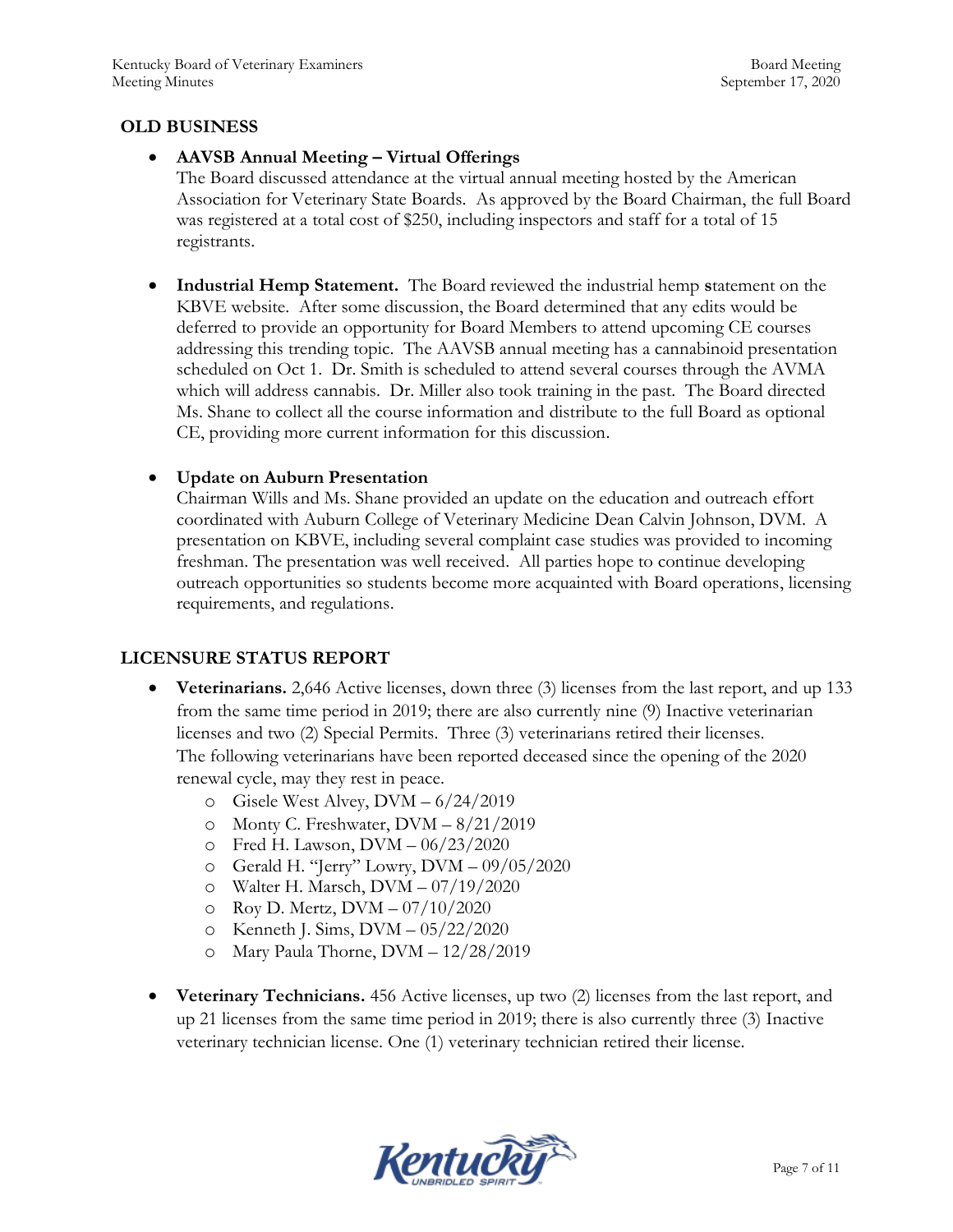- **Certified Animal Control Agencies**. 53 Active certificates, up two (2) from the last report, and down five (5) from the same time period in 2019; and
- **Certified Animal Euthanasia Specialists**. 186 Active certificates, up two (2) from the last report, and down 14 from the same period in 2019; there are also currently four (4) Inactive animal euthanasia specialist certificates.

### **APPLICATIONS COMMITTEE REPORT**

- Update on renewals
	- o Renewal period opened July 1, 2020
	- o Email reminder sent July 7
	- o Post card reminder mailed in early August
	- o Email reminder sent September 15
	- $\circ$  1,021 (~39%) veterinarian licensees completed renewal (of those 11 inactive, four (4) retired)
		- $\blacksquare$  1,635 (~62%) veterinarian licensees still have pending renewals
	- o 190 (~42%) veterinary technician licensees completed renewal
		- $\blacksquare$  269 (~59%) veterinary technician licensees still have pending renewals

The Board estimates that the high number of pending applications is due in large part to COVID-19 delays and restrictions on in-person meetings.

### **WELLNESS COMMITTEE REPORT**

Ms. Emily Caporal presented the Wellness Report. The Board discussed multiple cases.

### **EDUCATION AND OUTREACH COMMITTEE**

 There are no updates to report on the Euthanasia Course Curriculum Initiative, as efforts to connect with Lexington and Louisville have not yet produced a response.

#### **GOVERNMENT AFFAIRS COMMITTEE**

- Update on initiating a review of the Kentucky Practice Act. The Board discussed this initiative.
	- o Last update to the Practice Act 1984
	- o Clarity in definitions are critically important
	- o Ownership of practices by corporate and non-licensee joint owners must be addressed to designate a responsible party
	- o Facility / premise permitting is important to ensure basic levels of quality / animal welfare / standards of practice
	- o Insights from the Complaints Committee recurring case types
- The Board is considering a spring or early summer retreat to engage in detailed work on this initiative

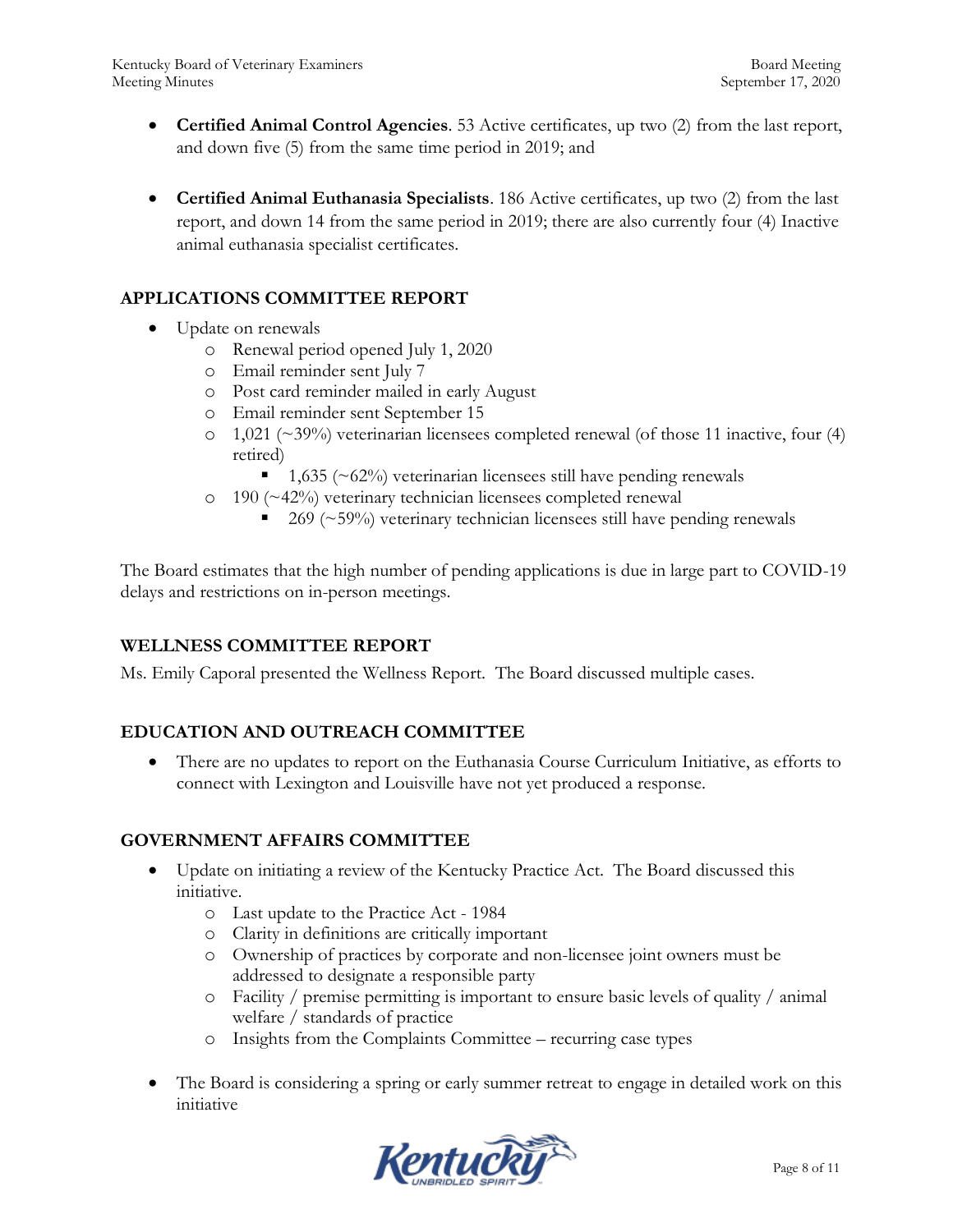# **SALES REPORTS**

Investigator Coy St. Clair, DVM presented the Sales Reports to the Board.

- **Fasig-Tipton** 80 veterinarians viewed radiograph records, one foreign veterinarian, and three (3) veterinarians viewed remotely but were not licensed in Kentucky
- **Keeneland** to date (Sale is still ongoing) 101 veterinarians viewed records, unknown number of foreigners at this time

### **COMPLAINTS SCREENING COMMITTEE REPORT**

Mr. Joe Bilby presented the Committee Report.

- 2018-21 monitoring Final Order
- **2019-11**  tabled
- **2019-13**  tabled
- $2019-15 -$  ongoing
- **2019-21**  monitoring Settlement Agreement
- **2019-32**  closed
- **2019-37** monitoring Settlement Agreement
- **2020-05**  pending Settlement Agreement
- **2020-08**  tabled
- **2020-09**  dismissed
- **2020-10** dismissed
- **2020-12** dismissed
- **2020-13** dismissed
- **2020-15** dismissed
- **2020-16** dismissed
- **2020-18** case assigned to investigator
- **2020-20** dismissed
- $2020 22 \text{ongoing}$
- $2020-24$  ongoing
- **2020-26** dismissed
- $\bullet$  **2020-27** ongoing
- **2020-28** case assigned to investigator
- **2020-29** tabled
- **2020-30** closed
- **2020-31** tabled
- $2020 32 -$  ongoing
- **2020-33** dismissed
- **2020-34** case assigned to investigator
- **2020-35** case assigned to investigator
- $\bullet$  **2020-36** ongoing

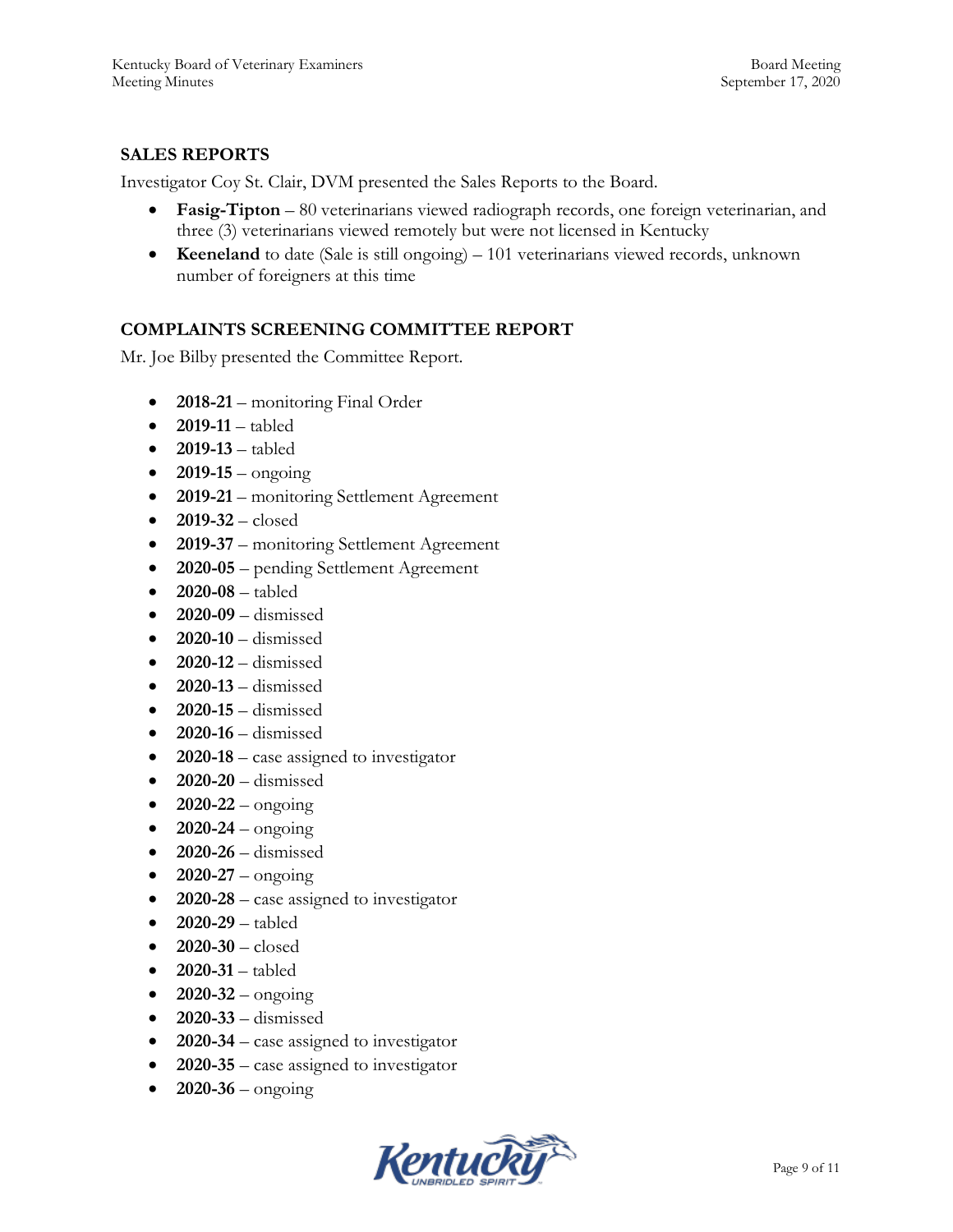- **2020-37** dismissed
- **2020-38** dismissed
- **2020-39** dismissed; from this case a new case is being opened (# 2020-44)
- **2020-40** dismissed
- $\bullet$  **2020-41** ongoing

**A MOTION** was made by Dr. Tim Gardner to approve the recommendations of the Complaints Screening Committee. The motion, seconded by Ms. Amy Staton, passed unanimously by voice vote.

# **OPEN DISCUSSION / NEW BUSINESS**

- **Announcement from the Office of the State Veterinarian (OSV)**. Dr. Bob Stout relayed that the State Board of Agriculture (SBA) is currently conducting a search for a new State Veterinarian, as Dr. Stout plans to retire at the end of 2020. Several applications have already been submitted, and the SBA will be conducting interviews soon.
- **Questions pending from the Board's Office**
	- o **PT for Animals**. The Board reviewed the list of services submitted by an individual requesting to provide these services without a license. The Board reviewed the full request and, according to KRS Chapter 321, the individual should only preform these services under the direct supervision of a veterinarian. If the individual became licensed as a veterinary technician, then the licensee could perform these activities with indirect supervision.

# **Other Updates**

- o **Kentucky Board of Chiropractic Examiners (KBCE)**. The KBCE reached out to the KBVE to better understand how the Board views animal "chiropractic" work, and where this service falls under the Veterinary Medical Practice Act. A meeting is schedule for preliminary discussions. Chairman Wills, Dr. Smith, Mr. Bilby, and Ms. Shane will attend.
- o **Kentucky Board of Licensure for Massage Therapy (KBLMT)**. The animal massage initiative was supposed to be discussed in a working group this fall, led by the Babbage Cofounder group. However, the KBVE office has not been contacted to begin work. The Board directed Ms. Shane to reach out to the KBLMT to determine more details on the current status of the animal massage legislative initiative.
- **KVMA**. Dr. Bonnie Barr and Ms. Debra Hamelback spoke about the 2020 Mid-America Conference and available CE sessions.
- **KBVE**. This meeting is Dr. Amanda Rowland's last meeting as a Board Member, as her term expires 9/28/2020. The Board welcomes Dr. Stephanie Kennedy, appointed to the seat with a term beginning 09/29/2020.

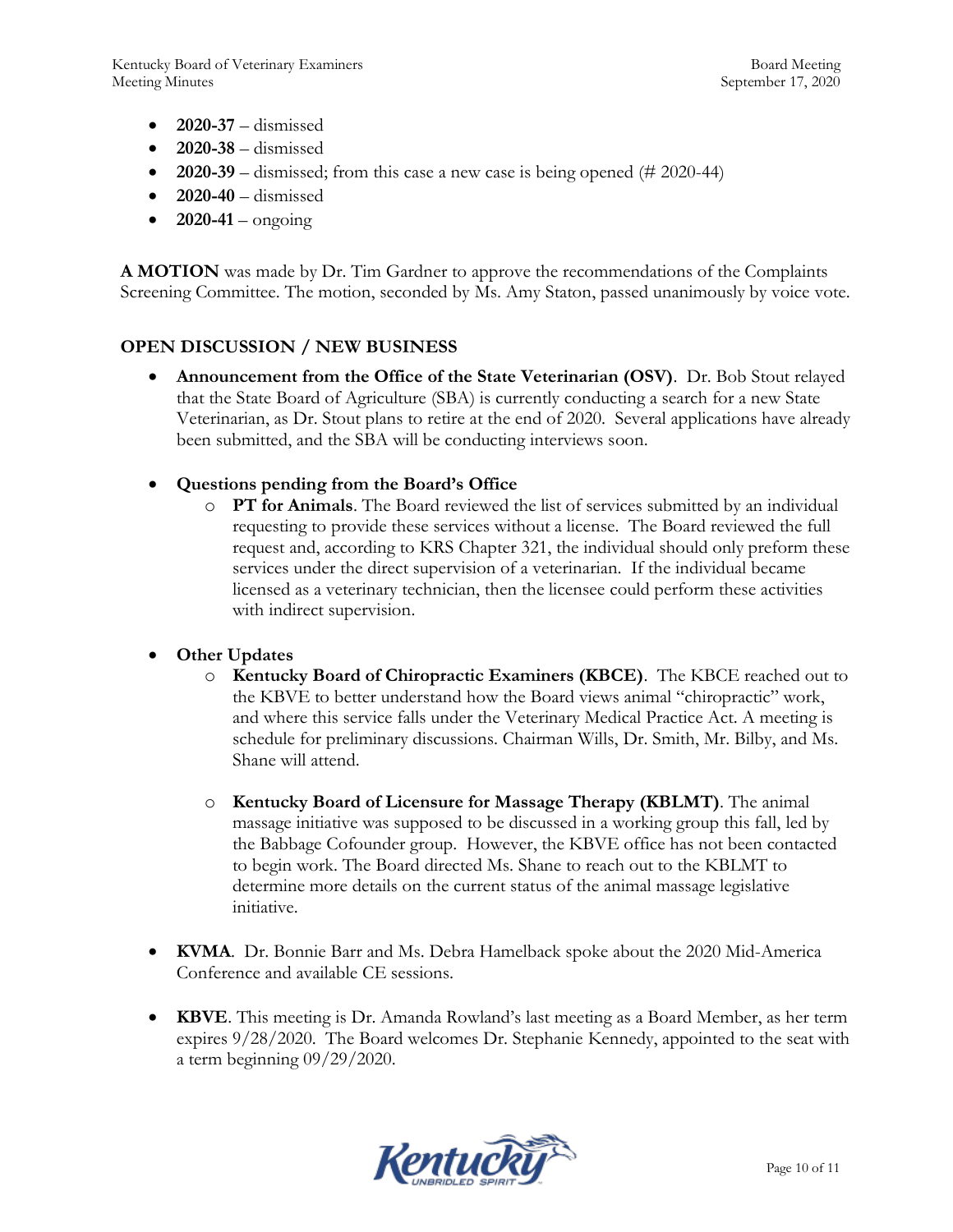**A MOTION** was made by Dr. Tim Gardner to move to closed session to discuss Wellness Committee concerns. The motion, seconded by Ms. Amy Staton, passed unanimously by voice vote.

The Board entered into Closed Session at 2:10 PM.

The Board returned to regular session at 2:17 PM.

Dr. Rowland brought to the Board's attention a rabies clinic being advertised by Southern States on Lebanon Rd. The Board had not received a request to hold such a clinic, as required by standing COVID-19 Board Order, and there has not been a clinic approved for this date and location. The. Board directed Ms. Shane to open a case and send cease and desist to the veterinarians involved until such time as the clinic details can be reviewed and approved by the Board.

#### **NEXT MEETING**

**December 3, 2020** Online Zoom Meeting

### **ADJOURNMENT**

Chairman Wills adjourned meeting at 2:20 pm.

These Minutes were approved by the Board on December 3, 2020.

 $\sim$  1 every.  $\sim$   $\sim$   $\sim$   $\sim$ 

Steven J. Wills, DVM, Chairman of the Board

PRESIDING OFFICER: Steven J. Wills, DVM, Board Chairman Minutes Recorded by: Michelle M. Shane

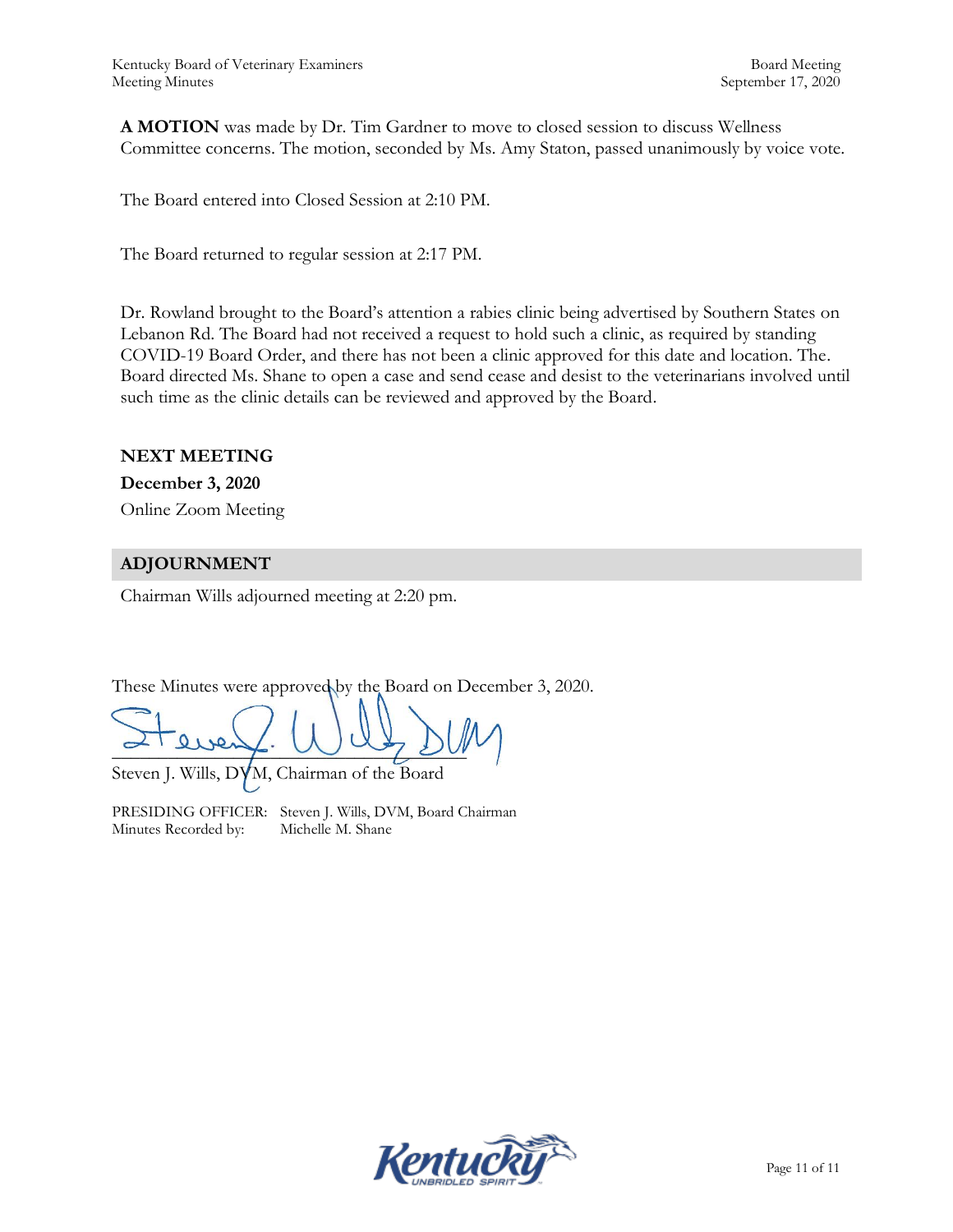

# **KENTUCKY BOARD OF VETERINARY EXAMINERS**

107 Corporate Drive, Second Floor, Frankfort, KY 40601 Office: 502-782-0273 • Fax: 502-695-5887 kybve.com  $\bullet$  vet $(\widehat{a}$ ky.gov

# **Special Meeting Agenda**

**September 17, 2020 – Special Meeting, per [Executive Order 2020-215](https://governor.ky.gov/attachments/20200306_Executive-Order_2020-215.pdf)** & **[KRS 61.823](https://apps.legislature.ky.gov/law/statutes/statute.aspx?id=23047) Meeting Location: Video Teleconference Only**

 **Join the Zoom Meeting online:**  [https://us02web.zoom.us/j/86939775667?pwd=WUUweVNIUEdMRGlFczBJY3k0ZnJUZ](https://us02web.zoom.us/j/86939775667?pwd=WUUweVNIUEdMRGlFczBJY3k0ZnJUZz09) [z09](https://us02web.zoom.us/j/86939775667?pwd=WUUweVNIUEdMRGlFczBJY3k0ZnJUZz09)

Meeting ID: 869 3977 5667 Password: 973519

- **Or dial in @ any number:** 929-436-2866 US (New York), 301-715-8592 US (Germantown), 312-626-6799 US (Chicago); 669-900-6833 US (San Jose); 253-215-8782 US (Tacoma); 346-248-7799 US (Houston). If the line is busy, please try a different number.
- **One tap mobile:** +19294362866,,86939775667# US (New York) 13017158592,,86939775667# US +(Germantown)

# 10:00 AM **COMMITTEE MEETINGS – CLOSED TO THE PUBLIC**

- Complaints Screening Committee
- Applications Committee

# 1:00 PM **CALL TO ORDER**

### **ROLL CALL / ESTABLISHMENT OF QUORUM**

# **CONFIRMATION OF PUBLIC NOTICE**

### **READING OF MISSION STATEMENT**

# **CONSENT AGENDA**

- Board Meeting Minutes from July 23, 2020
- Budget Expenditures since last meeting
- Applications Committee Report on New Applications
- Applications Committee Report on New CE Requests
- Approval of Board Per Diem

### **BUSINESS AGENDA**

**SARS-CoV-2 / COVID-19 Update and Discussion**

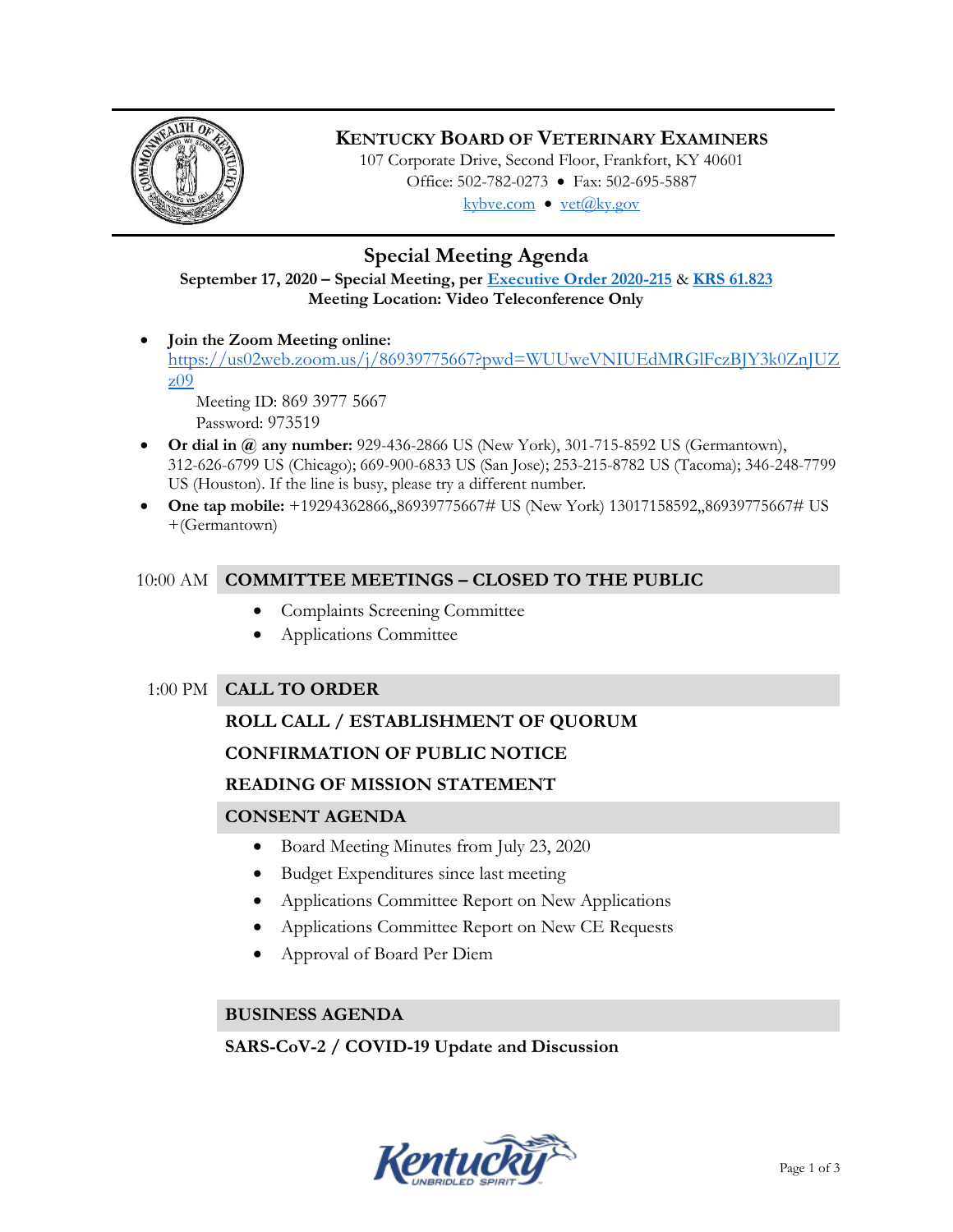### **OLD BUSINESS**

- **AAVSB Annual Meeting – Virtual Offerings**
- **Industrial Hemp**

### **LICENSURE STATUS REPORT**

### **APPLICATIONS COMMITTEE REPORT**

Update on online renewals and approvals

### **WELLNESS COMMITTEE REPORT**

### **EDUCATION AND OUTREACH COMMITTEE**

Update on Euthanasia Course Curriculum initiative

### **GOVERNMENT AFFAIRS COMMITTEE**

- Starting a review of the Kentucky Practice Act
- Potential Board Retreat Dates spring 2021

#### **SALES REPORTS**

• Keeneland

### **COMPLAINTS SCREENING COMMITTEE REPORT**

- **2018-21**
- **2019-11**
- **2019-13**
- **2019-15**
- **2019-21**
- **2019-32**
- **2019-37**
- **2020-05**
- **2020-08**
- 
- **2020-09**
- **2020-10**
- **2020-11**
- **2020-12**
- **2020-13**
- **2020-15**
- **2020-16**
- **2020-18**